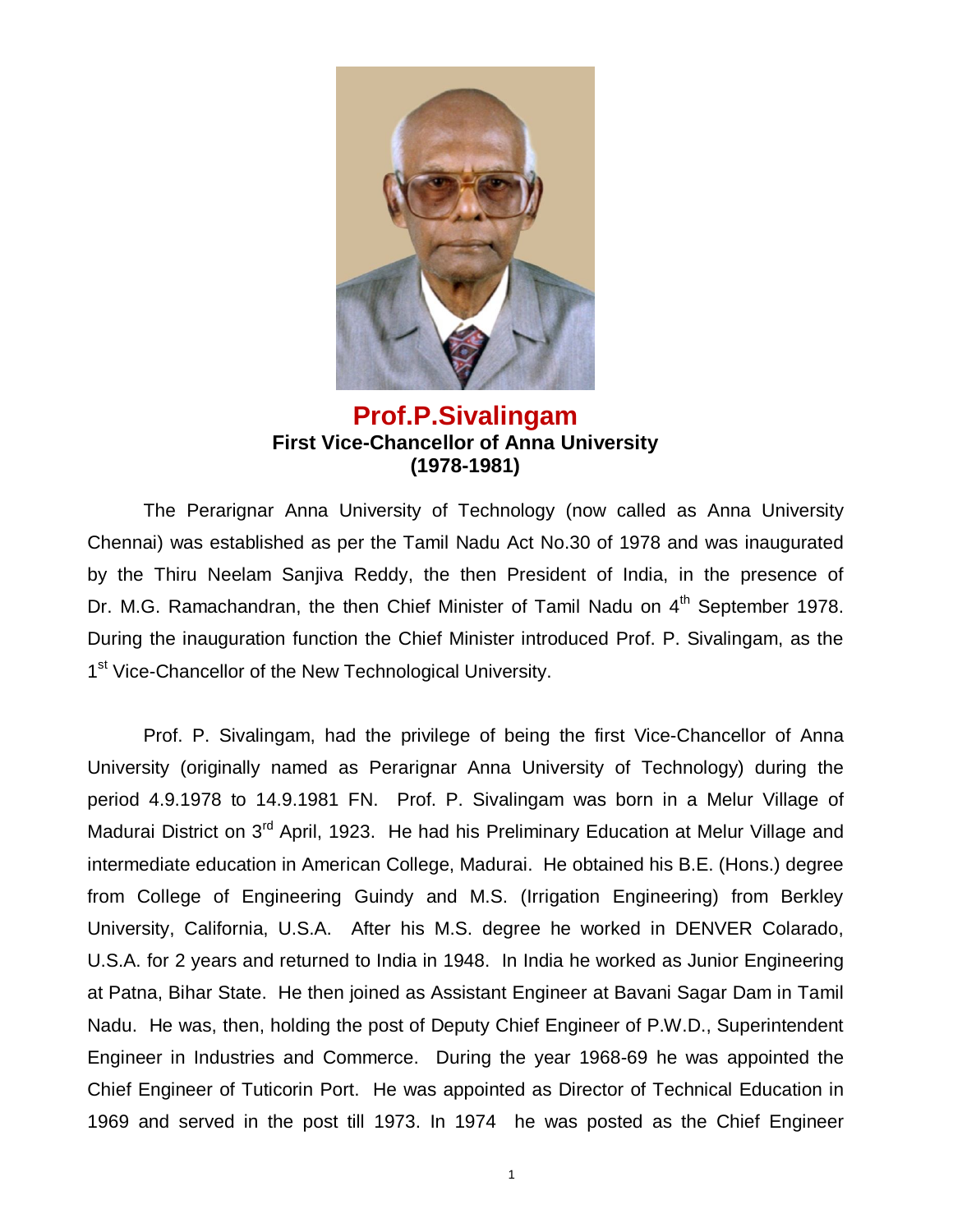General of Tamil Nadu and was holding the post till 1977. Considering his enormous technical knowledge, skills and expertise, he was appointed as the 1<sup>st</sup> Vice-Chancellor of this great University.

He had visited U.S.A., Canada, Australia, Africa and South East Asian Countries. He had good fluency in English, Tamil, Hindi and Telugu. Prof. Sivalingam passed away on  $11^{th}$  July, 2006.

As a Vice-Chancellor of the new unitary type of University, he had a challenging task in the establishment of the University with the following objectives:

- (i) to provide facilities and offer opportunities for higher education in engineering, technology and allied sciences by instruction, training, research, development and extension and by such other means as the University may deem fit;
- (ii) to device and implement a programme of education in engineering, technology and allied sciences that is relevant to the current needs of the society, alive to the long term requirements and responsive to the anticipated changes and developments, in terms of breadth of diversity and depth of specialization;
- (iii) to further the advancement of knowledge in engineering, technology and allied sciences; to prosecute and promote research; to disseminate and advance the knowledge thereon for the betterment of society and to bring about widespread awareness of the tools and methods continuously generated by the advances in engineering; technology and allied sciences; and
- (iv)to serve as a centre for fostering co-operation and exchange of ideas between the academic and research community on the one hand and the industrial and Government on the other and to promote entrepreneurship among the students.

As the first Vice-Chancellor he had taken initiative to obtain recognisation of UGC for financial assistance from the University Grants Commission and the UGC in their letter No.F.5-10/70 (CD/CP) Vol. II dot. 31<sup>st</sup> July 1979 had declared this University fit for receiving financial assistance from the University Grants Commission and the Central Government. Under his leadership a comprehensive development sixth mid-term 1978-83 plan proposal was submitted to the U.G.C. He had paved a way for getting financial assistance from the various funding agencies. With his initiative, today we are able to get grants from various government organizations for our developmental activities.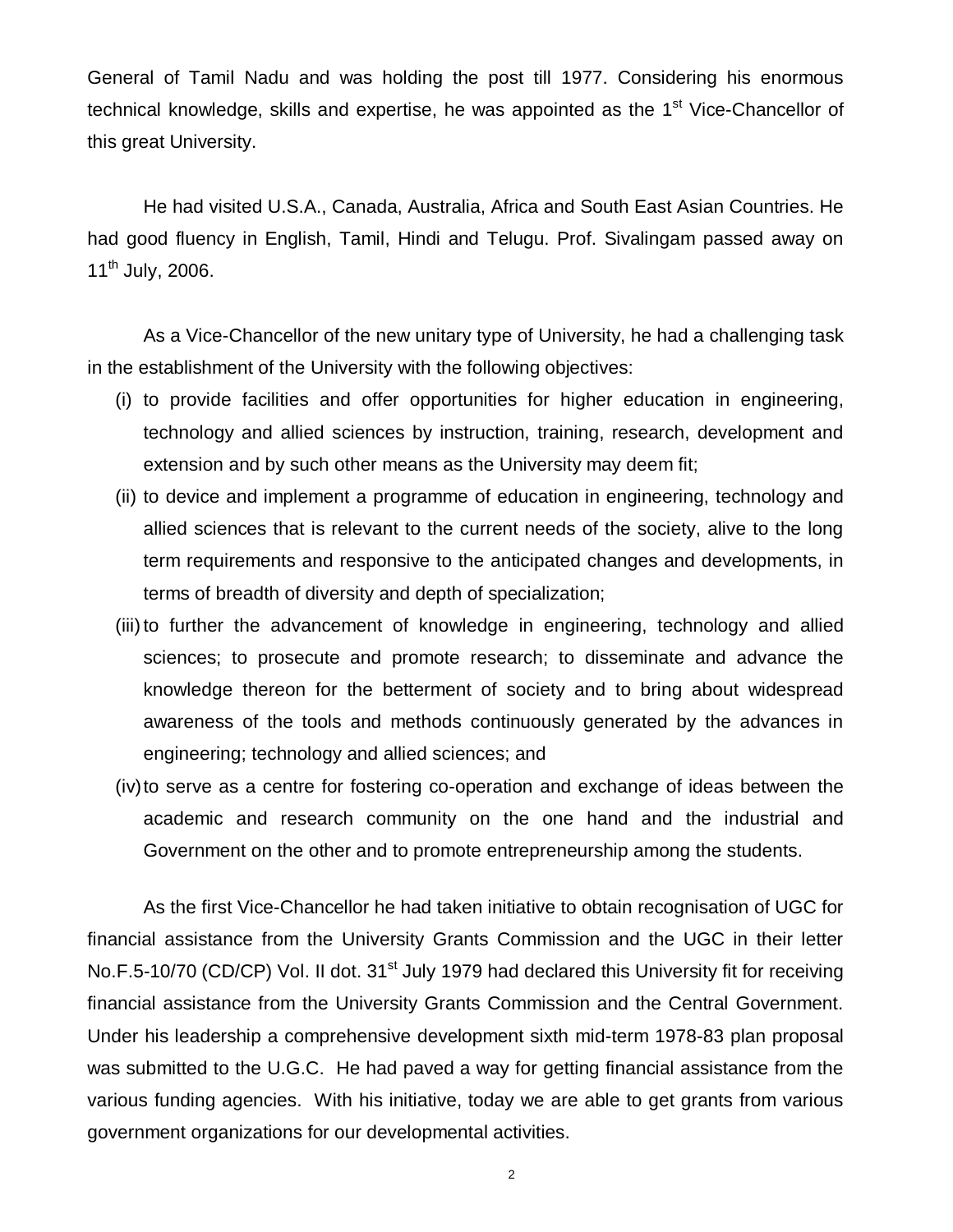To cope with this justifiable ambitious role, the University has launched bold and innovative approaches to promote very effective and efficient co-ordination among its constituent units (now the departments of Anna University Chennai) and to ensure optimal utilization of its human and physical resources. These innovations include the establishment of the following centres of excellence during his term of his office, as the first Vice-Chancellor.

- Centre for Water Resources
- Centre for Environmental Studies
- Centre for Human Settlements
- Centre for Appropriate Technology

The following four post-graduate diploma programmes, all specially tailored to the needs of the industry, have been instituted and offered, during the term of the first Vice-Chancellor.

- Remote Sensing
- Environmental Pollution Control Engineering
- Environmental Systems Engineering
- Solid Water Management Engineering

There had been persistent demand for hostel accommodation for the students. To meet the increasing demand he had initiated action for the construction of additional hostels in the main campus.

The important landmark in the developmental activities during his tenure, is the recognition of the departments of Civil and Electrical Engineering of the Faculty of Engineering as Centers for the Q.I.P., by the Ministry of Education, Government of India.

Prof. Sivalingam had a strong belief that only a planned action will have fruitful results. With this belief, he established a Planning and Development Cell in the administrative wing, to deal with matters on restructuring of the University set up, to formulate suitable development proposals and to monitor and evaluate the ongoing programmes and to initiate and suggest remedial measures based on feed back information and publication of this University.